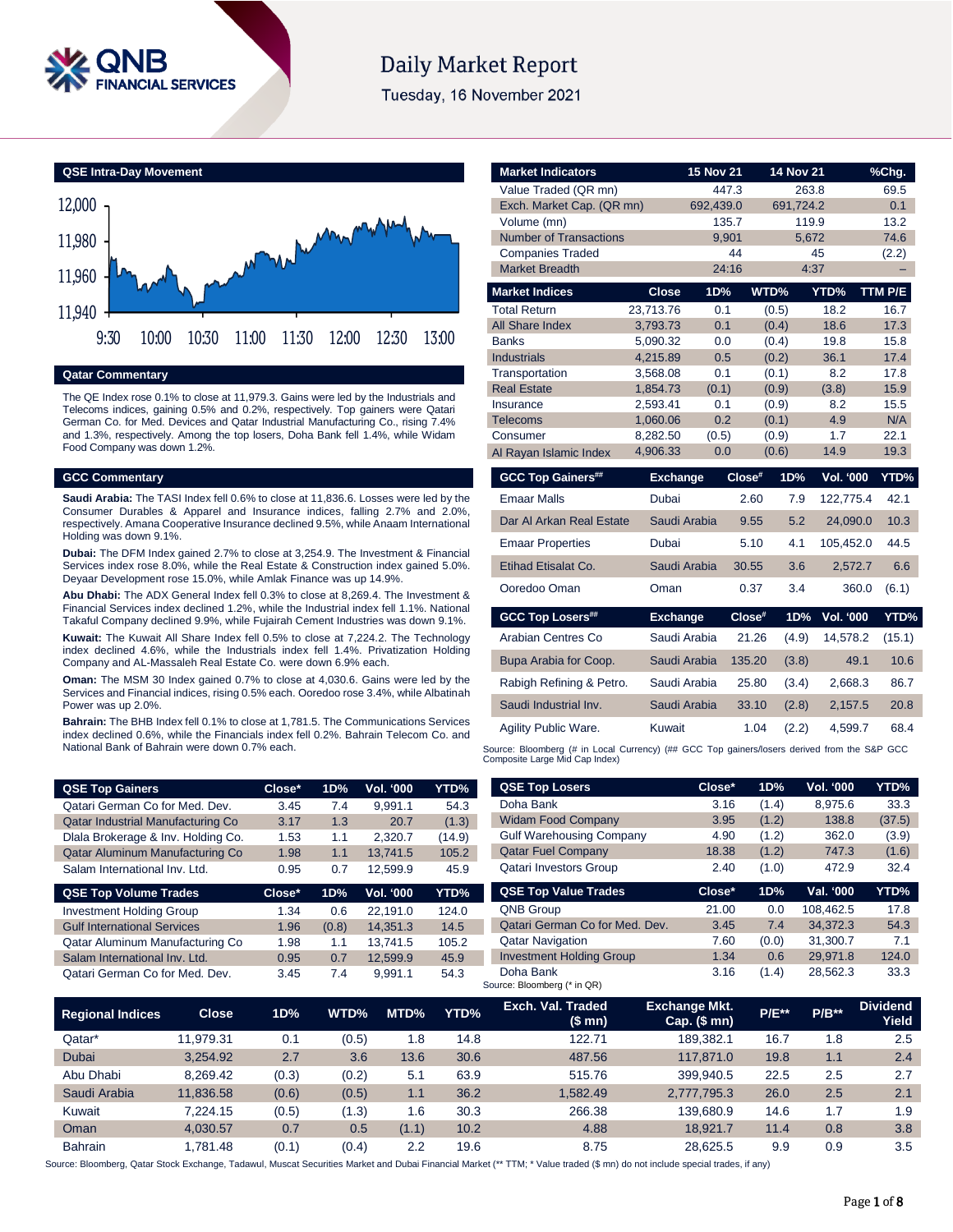# **Qatar Market Commentary**

- The QE Index rose 0.1% to close at 11,979.3. The Industrials and Telecoms indices led the gains. The index rose on the back of buying support from Arab and foreign shareholders despite selling pressure from Qatari and GCC shareholders.
- Qatari German Co. for Med. Devices and Qatar Industrial Manufacturing Co. were the top gainers, rising 7.4% and 1.3%, respectively. Among the top losers, Doha Bank fell 1.4%, while Widam Food Company was down 1.2%.
- Volume of shares traded on Monday rose by 13.2% to 135.7mn from 119.9mn on Sunday. However, as compared to the 30-day moving average of 199.7mn, volume for the day was 32.0% lower. Investment Holding Group and Gulf International Services were the most active stocks, contributing 16.4% and 10.6% to the total volume, respectively.

| <b>Overall Activity</b>       | Buy %*   | Sell %*  | Net (QR)         |
|-------------------------------|----------|----------|------------------|
| Qatari Individuals            | 32.40%   | 48.06%   | (70,038,176.7)   |
| <b>Qatari Institutions</b>    | 17.17%   | 22.57%   | (24, 155, 420.8) |
| Qatari                        | 49.57%   | 70.63%   | (94, 193, 597.4) |
| <b>GCC Individuals</b>        | 0.81%    | 0.56%    | 1,134,702.1      |
| <b>GCC</b> Institutions       | 0.57%    | 1.64%    | (4,793,308.7)    |
| <b>GCC</b>                    | 1.38%    | 2.20%    | (3,658,606.6)    |
| Arab Individuals              | 11.07%   | 10.47%   | 2,707,908.3      |
| <b>Arab Institutions</b>      | $0.00\%$ | $0.00\%$ | (19,560.0)       |
| Arab                          | 11.07%   | 10.47%   | 2,688,348.3      |
| <b>Foreigners Individuals</b> | 2.81%    | 2.94%    | (586, 598.6)     |
| Foreigners Institutions       | 35.17%   | 13.76%   | 95,750,454.4     |
| <b>Foreigners</b>             | 37.97%   | 16.70%   | 95,163,855.8     |

Source: Qatar Stock Exchange (\*as a % of traded value)

# **Ratings, Earnings Releases and Global Economic Data**

#### **Ratings Updates**

|                                                         | <b>Market</b><br>Aqency | Tvpe* | <b>Old Rating</b>        | <b>New Rating</b> | <b>Rating Change</b>     | Outlook       | <b>Outlook Change</b>    |
|---------------------------------------------------------|-------------------------|-------|--------------------------|-------------------|--------------------------|---------------|--------------------------|
| Chubb Arabia<br>Moody's<br>Cooperative<br>Insurance Co. | Saudi Arabia            | LTR   | $\overline{\phantom{0}}$ | A3                | $\overline{\phantom{0}}$ | <b>Stable</b> | $\overline{\phantom{0}}$ |

Source: News reports, Bloomberg (\* LTR – Long Term Rating)

## **Earnings Releases**

| Company                                                 | <b>Market</b> | Currencv | Revenue (mn)<br>3Q2021 | % Change<br>YoY | Operating Profit % Change<br>(mn) 3Q2021 | YoY      | Net Profit<br>(mn) 3Q2021 | % Change<br>YoY |
|---------------------------------------------------------|---------------|----------|------------------------|-----------------|------------------------------------------|----------|---------------------------|-----------------|
| Abu Dhabi National Co. for Building<br><b>Materials</b> | Abu Dhabi     | AED      | 6.8                    | $-46.0%$        | -                                        | $\equiv$ | (2.9)                     | N/A             |

# Source: ADX

# **Global Economic Data**

| <b>Date</b> | <b>Market</b> | <b>Source</b>                          | <b>Indicator</b>                     | Period     | <b>Actual</b>    | <b>Consensus</b>         | <b>Previous</b>  |
|-------------|---------------|----------------------------------------|--------------------------------------|------------|------------------|--------------------------|------------------|
| $11 - 15$   | EU            | Eurostat                               | Trade Balance SA                     | Sep        | 6.1 <sub>b</sub> | 11.5 <sub>b</sub>        | 9.7 <sub>b</sub> |
| $11 - 15$   | EU            | Eurostat                               | <b>Trade Balance NSA</b>             | Sep        | 7.3 <sub>b</sub> | $\qquad \qquad \cdots$   | 4.8 <sub>b</sub> |
| $11 - 15$   | Japan         | Economic and Social Research           | GDP SA QoQ                           | 3Q         | $-0.80%$         | $-0.20%$                 | 0.40%            |
| $11 - 15$   | Japan         | Economic and Social Research           | GDP Annualized SA QoQ                | 3Q         | $-3.00\%$        | $-0.70%$                 | 1.50%            |
| $11 - 15$   | Japan         | Economic and Social Research           | GDP Nominal SA QoQ                   | 3Q         | $-0.60%$         | $-0.30%$                 | $-0.20%$         |
| $11 - 15$   | Japan         | Economic and Social Research           | <b>GDP Private Consumption QoQ</b>   | 3Q         | $-1.10%$         | $-0.50%$                 | 0.90%            |
| $11 - 15$   | Japan         | Economic and Social Research           | GDP Business Spending QoQ            | 3Q         | $-3.80%$         | $-0.60%$                 | 2.20%            |
| $11 - 15$   | Japan         | Ministry of Economy Trade and Industry | <b>Industrial Production MoM</b>     | <b>Sep</b> | $-5.40%$         | $-$                      | $-5.40%$         |
| $11 - 15$   | Japan         | Ministry of Economy Trade and Industry | <b>Industrial Production YoY</b>     | Sep        | $-2.30%$         |                          | $-2.30%$         |
| $11 - 15$   | China         | <b>National Bureau of Statistics</b>   | <b>Industrial Production YoY</b>     | Oct        | 3.50%            | $3.00\%$                 | 3.10%            |
| $11 - 15$   | China         | <b>National Bureau of Statistics</b>   | <b>Industrial Production YTD YoY</b> | Oct        | 10.90%           | 10.80%                   | 11.80%           |
| $11 - 15$   | India         | Press Information Bureau of In         | <b>Wholesale Prices YoY</b>          | Oct        | 12.54%           | 11.14%                   | 10.66%           |
| $11 - 15$   | India         | Directorate General of Commercial      | <b>Trade Balance</b>                 | Oct        | $-$19730.0m$     | $-$19900.0m$             | $-$ \$22590.0m   |
| $11 - 15$   | India         | Directorate General of Commerce        | <b>Exports YoY</b>                   | Oct        | 43.10%           | $\overline{\phantom{0}}$ | 22.60%           |
| $11 - 15$   | India         | Directorate General of Commerce        | <b>Imports YoY</b>                   | Oct        | 62.50%           |                          | 84.80%           |

Source: Bloomberg (s.a. = seasonally adjusted; n.s.a. = non-seasonally adjusted; w.d.a. = working day adjusted)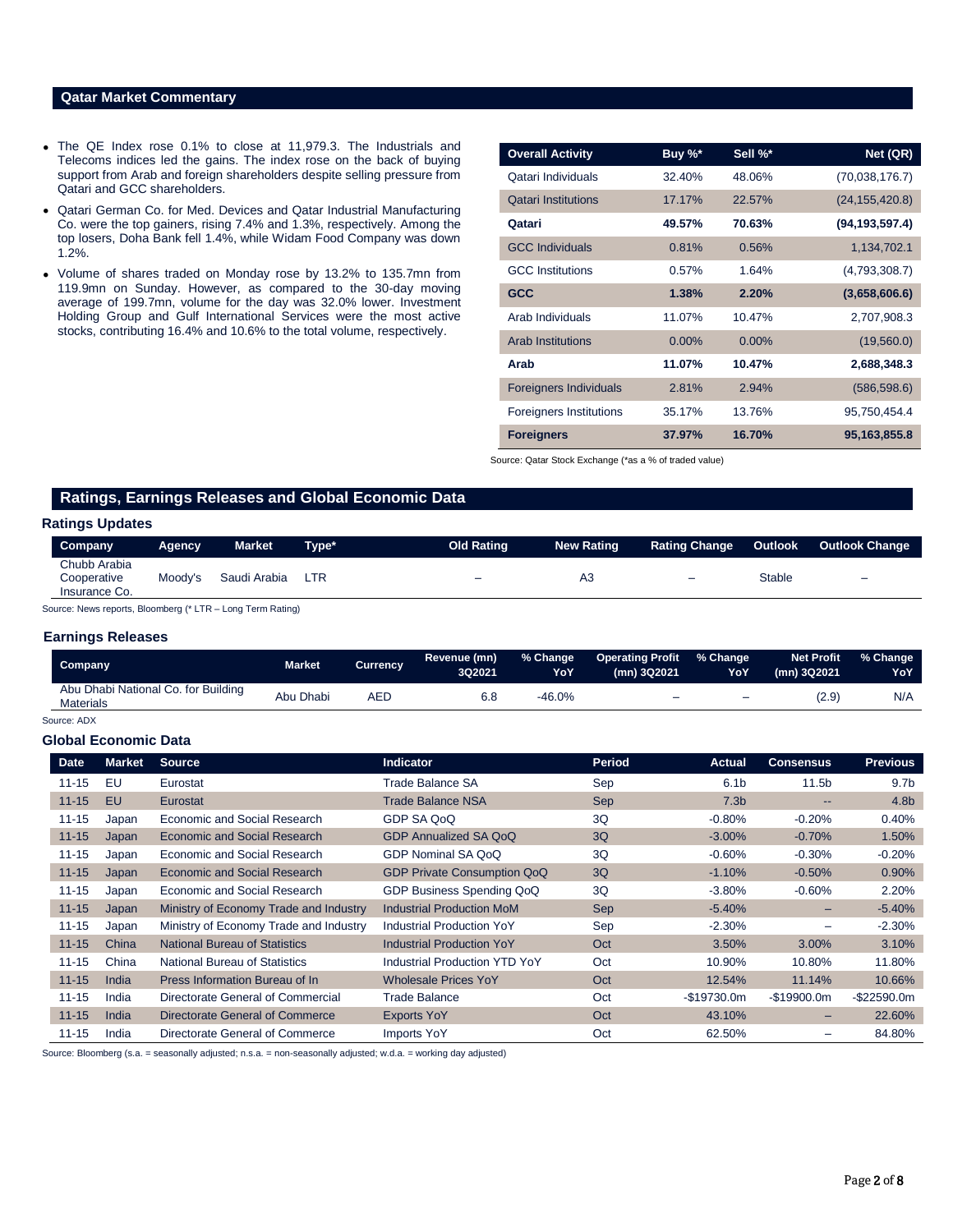# **Qatar**

- **MCGS' board recommends increasing maximum percentage of foreign ownership to 100% of the company's shares –** In accordance with QE's letter recommending the implementation of the decision made by the Cabinet of Qatar to increase the maximum foreign ownership percentage to 100% of the company's shares , Medicare Group (MCGS) disclosed that the company's board of directors decided in its meeting, to raise a recommendation to the company's Extraordinary General Assembly (EGM) to approve increasing the maximum percentage of foreign ownership to 100% of the company's shares, after obtaining the final approval from the Ministry of Commerce and Industry and the relevant official authorities. (QSE)
- **ORDS partners with Ericsson to facilitate 5G-enabled World Cup 22 –** Qatar's leading telecommunication operator Ooredoo (ORDS) has announced a major partnership with technology giant Ericsson that will see the two entities working together to ensure an unrivalled 5G experience for fans at the major football event in Qatar in 2022. Leveraging their extensive knowledge and experience, Ooredoo and Ericsson will facilitate state-of-the-art network operation and event management in eight connected stadiums across Qatar, as well as 5G experiences in airports, fan zones and major tourist attractions around the country, an Ooredoo statement said. The progress towards 5G connectivity at the stadiums has been enabled by Ooredoo and Ericsson's ongoing 5G-focused country-wide network modernization program, with the two entities deploying new technology towards the goal of nationwide 5G coverage. With recent improvements resulting in state-of-the-art network standards, a user experience at a level never before seen can be expected. Thanks to the Ericsson 5G-powered Radio Access Network, and both Ooredoo and Ericsson's previous experience of such large-scale sporting events, fans can expect very high network speeds, exceptionally low latency and much greater data capacity. The immersive fan experience will include high-definition real-time interactivity and streaming opportunities, as well as interactive communication and social networking services. This fan experience will be made possible by the deployment of Ericsson managed services solutions, which will ensure superior network performance. Sheikh Mohamed bin Abdulla Al-Thani, Deputy group CEO and CEO of Ooredoo Qatar, said: "Expectations are running high for the major football tournament in Qatar in 2022, making it ever more important for us to leverage the full potential of 5G. As a global pioneer of the fifth generation technology, we aim to deliver seamless experiences to visitors as well as spectators and provide a highly digital, immersive and intelligent Qatar 2022 tournament experience to our subscribers. We are thrilled to partner with Ericsson in demonstrating the best of cellular technology and ensuring a world-class immersive experience at the most anticipated sporting event in the Middle East." (Gulf-Times.com)
- **CBQK launches direct payment service for taxpayers in cooperation with GTA –** The Commercial Bank (CBQK) launched in cooperation with General Tax Authority (GTA) a direct payment service from the taxpayer's account to the authority's account to facilitate the procedures for paying tax obligations for the bank's customers. This solution benefits all Commercial Bank customers in their tax payments as they can enquire current tax outstanding and make payment online in a secure way through Corporate Internet Banking (CIB) platform of the Bank. (Qatar Tribune)
- **QIBK expands its Doha Festival City branch to provide seamless experience –** Qatar Islamic Bank (QIBK) has expanded the Doha Festival City branch as part of its strategy to provide a seamless banking experience across all the channels by merging the offline and online experience. Driven by the increase in footfall to the branches after easing of the precautionary procedures, QIBK focused on blending its instant mobile app features with its branch operations. Customers visiting the QIBK branches can apply for instant finance and instant credit from the branch and complete the journey on QIBK mobile app. New customers can open an account through the digital onboarding service available on the app and visit the nearest QIBK branch to present the original documents and sign the agreement form to activate their banking account. (Gulf-Times.com)
- **QATI 'Official Insurance Sponsor' of QTM 2021 –** Qatar Insurance Group (QATI) is the 'Official Insurance Sponsor' of Qatar Travel Mart 2021 – Qatar International Exhibition for Travel & Tourism. Qatar Travel Mart (QTM 2021), which opens its doors today is the first exhibition of its kind in Qatar to promote both inbound and outbound tourism and caters specifically to the travel and tourism industry. (Gulf-Times.com)
- **Leasing demand for Ezdan Oasis commercial and service areas hit record high –** Ezdan Real Estate Company (ERES) has revealed that commercial and service areas in Ezdan Oasis are witnessing a massive turnout and leasing requests are hitting high records. Rental price index for the commercial and service sector in the project has exceeded 90,000 square meters distributed over hyper-markets, cafes, restaurants, laundries, car service centres, a school, supermarket and others, while the index continues to pile up gradually, Ezdan Real Estate said. Meanwhile, the project is witnessing a steady expansion in commercial outlets coupled with a remarkable flocking by entrepreneurs to invest in the Oasis, which comes in alignment with the expanding population. Over 17,000 residents currently live in the area, placing the project in a first-rate level due to the services it provides to its residents as well as the neighboring areas."Ezdan Oasis provides a large number of commercial outlets that exceed 500 outlets suitable for various SMEs, and Ezdan Real Estate Company has worked on offering a very competitive rental price starting at QR45 per square meter for shops and retail outlets, in addition to granting free months for all investors wishing to have a grace period to establish and launch their businesses. Such advantages render Ezdan Oasis as an attractive destination for investors, as well as those chasing their business ambitions and turning them into reality," said Hani Dabash, Deputy Group CEO at Ezdan Holding Group. (Peninsula Qatar)
- **Qatar labor reforms effective, says Marri –** Qatar's continued cooperation with the International Labor Organization (ILO) and its efforts to ensure effective implementation of reforms recently adopted by the country in the field of labor, demonstrate the state's commitment to protecting human rights, Minister of Labor HE Dr Ali bin Smaikh Al Marri has said. Marri made the remarks during his participation in the meeting of trade union organizations and federations in the world via video conference technology, which is held periodically, and is an opportunity to discuss the most prominent and most important issues related to workers' rights - in the presence of the leaders of the international community concerned with the field of labor - in addition to exchanging knowledge about the latest developments in the field of labor reform in the State of Qatar. He added that despite the challenges facing the world as a result of the COVID-19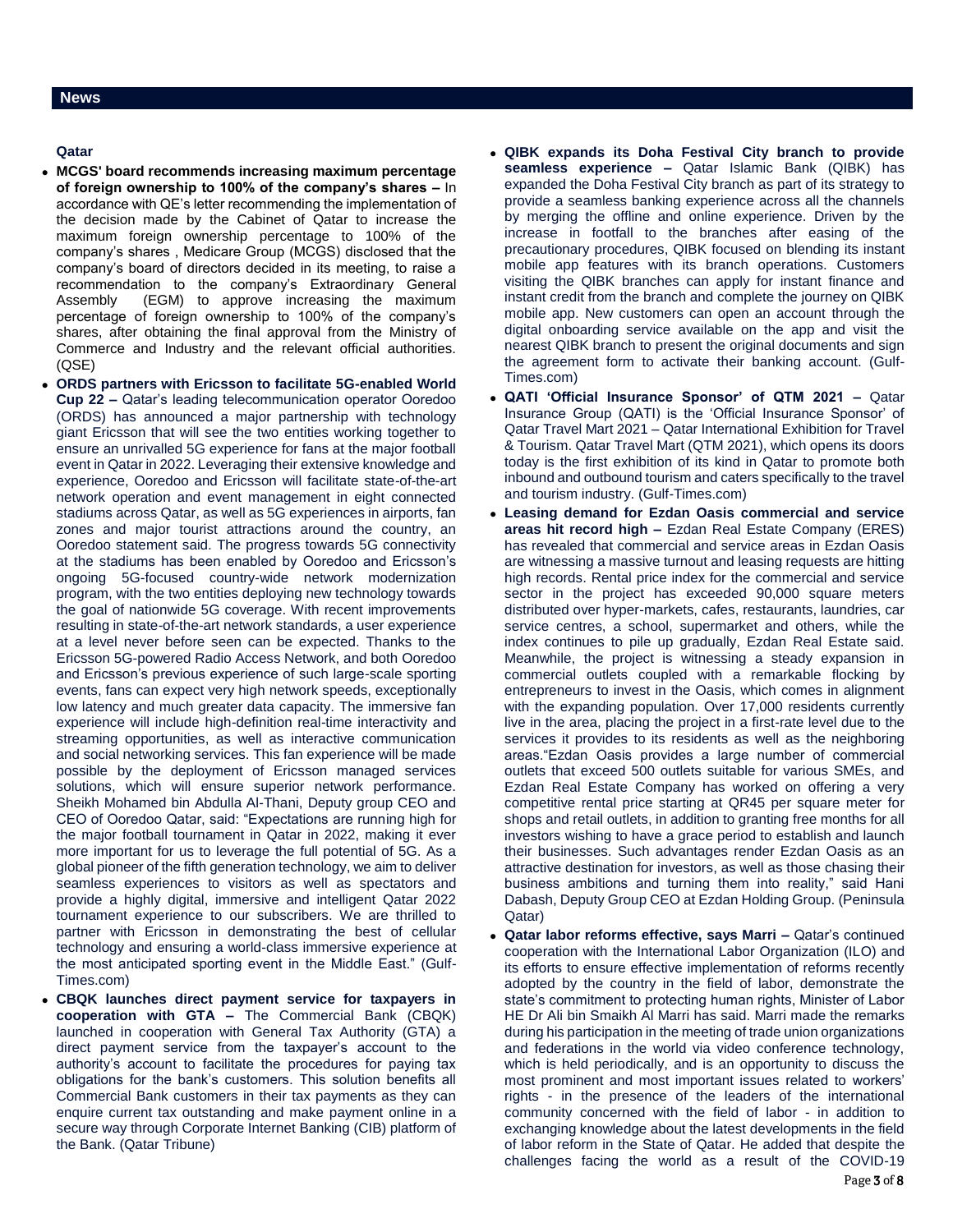pandemic, Qatar was keen that expatriate workers receive health care and equal opportunities for all to obtain the vaccine. (Qatar Tribune)

- **EU's Simson meets Qatar's Energy Minister in Doha –** Qatar's Minister of State for Energy Affairs Saad Al-Kaabi met in Doha with Kadri Simson, the European Union's commissioner for energy, according to a statement. Discussions dealt with cooperation on energy between Qatar and the EU and other issues of mutual interest. (Bloomberg)
- **Growth momentum of Qatar's construction industry to continue –** Qatar's construction industry, which is estimated to reach over \$76.98bn by 2026, will maintain its growth momentum and will get a further boost from massive projects related to the country's \$28.7bn North Field LNG expansion as well as the Qatar National Vision (QNV) 2030, according to officials from Q-FAB. Speaking to The Peninsula on the sidelines of the inauguration of Q-FAB's new sales and service center at the Manateq's Logistics Park in Al Wukair, Fahad Hussain Alfardan, Owner of Q-FAB, reiterated that the facility valued at over QR100mn (including the equipment), was also built towards the national vision to diversify the country's economy and provide support to small and medium-sized enterprises (SMEs). (Peninsula Qatar)
- **Qatar Gazettes Decree ratifying air services agreement with Indonesia –** The Qatari Official Gazette October 25 published Decree No. 45/2021, ratifying the air services agreement with Indonesia, signed October 18, 2017. The decree takes effect the same date. (Bloomberg)
- **Qatar Tax Agency extends 2020 corporate tax filing deadline due to coronavirus (Corrected) –** The Qatari Public Revenues and Tax Department March 24 issued Circular No. 1, announcing a two-month extension of the 2020 corporate income tax filing deadline. The deadline extension does not apply to petroleum and petrochemical companies. (Bloomberg)
- **Saudi interior minister meets Qatar envoy –** Saudi Interior Minister Abdulaziz bin Saud bin Nayef bin Abdulaziz Al-Saud met with Qatar's ambassador in Riyadh Bandar bin Mohamed Al-Attiyah. The meeting dealt with reviewing bilateral cooperation between the two countries. (Gulf-Times.com)
- **Dukhan Bank launches new corporate digital banking services on mobile app, web –** Dukhan Bank has announced the launch of its new 'Corporate Digital Banking' services via mobile application and web as part of its new corporate digital banking host of services that have been tailored exclusively to meet the need of business customers. The Corporate Digital Banking platform offers a range of features suited for a business that allow corporate administrators to manage their users, handle multiple levels of approvals as required by corporate mandates, download transactions, view account statements as well as fund transfers from own accounts, conduct intra-bank third party transfers, domestic and international transfers with seamless transition between web and mobile apps. Users can also access multiple group companies under the same access, conduct batch transfers and bulk uploads, and make utility bill payments for Vodafone, Ooredoo, and Kahramaa. (Gulf-Times.com)
- **Qatar Chamber, Dominican Republic PPP agency review cooperation links –** Officials of Qatar Chamber held a meeting Monday with a delegation from the Dominican Republic led by the General Directorate of Public-Private Partnerships (DGAPP). Qatar Chamber first vice chairman Mohamed bin Towar Al-Kuwari met the members of the delegation in the presence of Bahsa Hazim, the ambassador of the Dominican Republic to the State of Qatar, and Izalia Lopez, the deputy director of Promotion of the DGAPP. The meeting discussed commercial and economic ties between Qatar and the Dominican Republic and ways of

enhancing them. It also reviewed investment opportunities available in both countries, as well as cooperation prospects between the Qatari private sector and its Dominican counterpart. (Gulf-Times.com)

- **Qatar welcomes F1 family, car racing fans to Losail Circuit Sports Club –** The long wait is finally over for racing fans in Qatar as the biggest motor racing event in the country's history is set to take place this weekend. Seven-time World Champion Lewis Hamilton of Mercedes and points leader this season Max Verstappen of Red Bull will lead the star cast at Formula 1 Ooredoo Qatar Grand Prix 2021. The iconic 5.38-km Losail Circuit Sports Club (LCSC) will host the 20th round of the F1 World Championship winding down to a close. (Qatar Tribune)
- **Qatar joins KPCS; QFZA to host a center for gem and jewelry trading in Doha –** The Plenary of the Kimberley Process, which took place from November 8-12 in Moscow, voted to accept the State of Qatar as a new member. Qatar was represented by a delegation headed by HE Ahmad al Sayed, Minister of State and Chairman of QFZA. The unanimous vote by the KP Plenary followed the recommendations of the KP's Committee on Participation and Chairmanship (CPC). The Kimberley Process Certification Scheme (KPCS) – a joint government, industry and civil society UN initiative which imposes extensive requirements on its members to enable them to certify shipments of rough diamonds as 'conflict-free' and prevent conflict diamonds from entering the legitimate trade. In line with KPCS requirements, Qatar Free Zones will oversee all infrastructure, process and procedures to receive shipments of rough diamonds to and from Qatar and in coordination with the concerned entities. (Qatar Tribune)

# **International**

- **WTO says goods trade slowing due to supply issues, cooler demand –** Global goods trade is slowing after a sharp rebound following the initial shock of the COVID-19 pandemic as production and supply disruptions and cooling demand for imports dampen growth, the World Trade Organization said. The WTO said its goods trade barometer dropped to 99.5 points, close to the baseline of 100, in November following a record reading of 110.4 in August. The Geneva-based trade body said supply shocks, including port gridlock arising from surging import demand in the first half of the year and disrupted production of goods such as automobiles and semiconductors, had contributed to the decline. Demand for traded goods was also easing, indicated by falling export orders. "Cooling import demand could help ease port congestion, but backlogs and delays are unlikely to be eliminated as long as container throughput remains at or near record levels," the WTO said. The WTO said the reading was broadly in line with its forecast of a 10.8% pick-up of merchandise trade volume this year, slowing to a 4.7% rise in 2022. The WTO said the outlook for world trade continued to be overshadowed by downside risks, regional disparities and continued weakness of services trade. The Geneva-based trade body said all its barometer's component indices had declined, with the steepest decline for its automotive products index and only the air freight index firmly above trend. Electronic components, container shipping and raw materials were at or close to the 100 mark indicating growth in line with medium-term trends. The WTO goods trade barometer is a composite of data and is designed to anticipate turning points and gauge momentum in global trade growth rather than to provide a specific short-term forecast. (Reuters)
- **ECB's Lagarde keeps pushing back on rate hike bets and hopes –** Tightening monetary policy now to rein in inflation could choke off the Eurozone's recovery, European Central Bank President Christine Lagarde said, pushing back on calls and market bets for tighter policy. With inflation already twice its 2%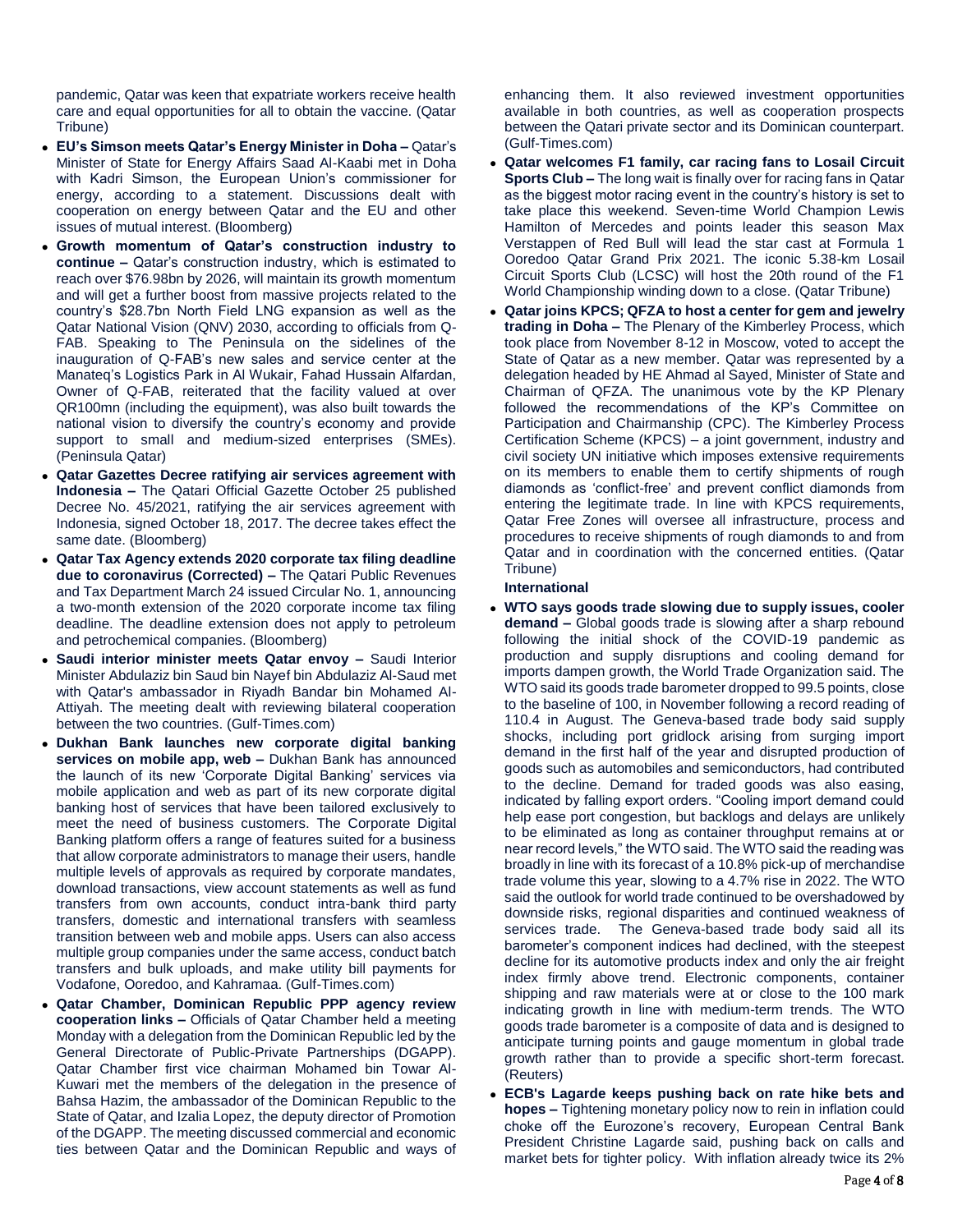target and likely rising further later this year, the ECB is coming under increased pressure to abandon its ultra easy monetary policy and tackle price growth that is eroding households' purchasing power. Speaking to European Union lawmakers, Lagarde admitted the inflation spike will be higher and longer than once thought but maintained it would fade next year, so policy action now would hit the economy just as price growth starts to moderate on its own. With commodity price soaring and supply chain bottlenecks persisting, inflation is proving to be more sticky than once predicted. Similar to elsewhere, Eurozone bond markets have rushed to position for higher inflation and the prospect of tighter monetary policy in the months ahead. A key market gauge of euro zone inflation expectations is not far off the ECB's 2% inflation target and money markets price in a first, 10 bp rate hike in September 2022. Bond yields edged up after Lagarde's comments on Monday. Lagarde repeated that conditions for a rate hike in 2022 are "very unlikely" to be met but said she could not make a similar commitment for the following year. (Reuters)

- **ECB's Lagarde: Bottlenecks hurt Eurozone growth, fuel inflation –** Persistent supply chain bottlenecks and soaring energy costs are slowing Eurozone growth and will keep inflation high for even longer than had been thought, European Central Bank President Christine Lagarde said. The ECB has banked on a rapid decline in inflation next year but policymakers are now openly admitting that their forecasts, already revised up several times, are still too low, as stress in the global economy takes a toll. But Lagarde continued to push back on calls and market bets for tighter policy, repeating the ECB's message that conditions for higher interest rates are unlikely to be met next year as inflation is still seen back below the bank's 2% target farther out. Inflation hit 4.1% last month and could approach levels near 4.5% by the end of the year, before a slow decline that will put it back under the ECB's target only towards the end of 2022, economists predict. Lagarde added that the bottlenecks were likely to ease next year and energy futures also point to a noticeable fall next year, suggesting that inflation will fall, even if a normalization in prices takes longer. The ECB forecasts average annual inflation back under 2% next year, a figure that is probably out of date as private estimates, along with projections from the European Commission, all point to price growth in excess of 2%. Lagarde added that wages could also respond to this inflation but repeated that the ECB still did not see price growth lingering via so-called second-round effects. (Reuters)
- **Economy Ministry: Germany to see inflation ease at start of 2022 –** Germany's inflation rate will drop noticeably at the start of next year when the effects of one-off factors peter out, the economy ministry said. A base effect resulting from last year's cut in value-added tax, part of the government's COVID-19 relief measures, has contributed to the current inflation rate of 4.5% the highest since 1993. Its impact has been compounded by a sharp rise in prices for raw materials and a rise in energy prices. That sentiment, shared by central banks, was called into question by Deutsche Bank CEO Christian Sewing, who said that the situation required swift countermeasures. Supply bottlenecks have also become more entrenched, the ministry said, meaning industrial activity is likely to remain subdued in the coming year despite a backlog of orders. With the easing of coronavirus measures, things have been looking up for service providers, which should be able to offset weaknesses in the industrial sector, the ministry said. The German government recently cut its economic growth forecast for this year from 3.5% to 2.6%. In the coming year, that figure should rise by 4.1%, compared with an April prediction that it would grow by 3.6%. (Reuters)
- **Spanish tourism to recover 66% of 2019 levels in 4Q, minister says –** International travel to Spain will likely recover some two

thirds of its pre-pandemic levels in the fourth quarter of this year, Tourism Minister Reyes Maroto said, suggesting a post-summer revival in visits will be sustained. "Our forecast for the last quarter of the year is to recover 66% of all international tourist flows that we had in 2019, which as you know was a record year," the minister said at an event in Madrid. Foreign travel to Spain has been gathering steam in recent months, with visitor numbers increasing more than four-fold in September from the previous year, when COVID-19 restrictions decimated the industry. Despite the positive momentum, the number of foreign visitors in the first nine months of this year was still below a third of the levels experienced in 2019, when more than 80 million tourists came. Maroto said the resumption of travel between the EU and the United States would contribute to the recovery of the number of foreign visitors. She has said she expects tourism to fully regain those levels in 2022, up from less than 20% in 2020. (Reuters)

- **Pledging to retain stimulus, BOJ's Kuroda projects inflation near 1% mid-next year –** Bank of Japan (BOJ) Governor Haruhiko Kuroda expects inflation to accelerate to around 1% in the first half of next year as the economy recovers to precoronavirus levels, pledging to maintain ultra-easy policy in hopes of a consumption-driven recovery. With inflation still short of its 2% target, the BOJ will maintain its "powerful" monetary easing and stand ready to ramp up stimulus, even as other central banks head for an exit from crisis-mode policies, Kuroda said. Kuroda said the recovery in the world's third-largest economy has been "somewhat slower than initially expected," as COVID-19 curbs and parts shortages hit consumption and output. While automakers are grappling with supply constraints, bottlenecks blamed on factory shutdowns in Southeast Asia are likely to be resolved in coming months, Kuroda said. Chip shortages, however, could take longer to fix as capacity must be ramped up through capital expenditure to meet robust demand, the governor added. "If the global supply constraint lasts longer than expected, that could hurt Japan's exports and corporate profits by leading to a slowdown in global growth and a rise in cost," Kuroda said. Japan's economy shrank much faster than expected in the third quarter as supply disruptions and a spike in infections hit business and consumer spending. (Reuters)
- **China industrial output, retail sales accelerate but property clouds outlook –** China's industrial output and retail sales grew more quickly than expected in October, despite fresh curbs to control COVID-19 outbreaks and supply shortages, but the slowing property sector weighed on the economic outlook. Output grew 3.5% in October from the same period a year ago, official data showed on Monday, accelerating from a 3.1% increase in September. Retail sales growth also picked up. The industrial output growth beat expectations of a 3.0% YoY increase in a Reuters poll of analysts, but remained the second lowest print this year. The world's second-largest economy had staged an impressive rebound from last year's pandemic slump, but has since lost momentum as it grapples with a slowing manufacturing sector, debt problems in the property market and COVID-19 outbreaks. The National Bureau of Statistics (NBS) data also showed retail sales accelerated even as China imposed fresh restrictions to fight a new wave of COVID-19 cases in the north. Retail sales rose 4.9% YoY in October, beating expectations for 3.5% growth and after a 4.4% increase in September. (Reuters)
- **China property hit by rare convergence of demand, supply declines –** China's property woes worsened on all fronts last month, as price falls in both new and resale homes amid deeper contractions in construction starts and investment by developers piled pressure on the sector in a rare confluence of declines. The Chinese property market, accounting for a quarter of gross domestic product by some metrics, has slowed sharply since May, with sentiment increasingly shaken by stress in the sector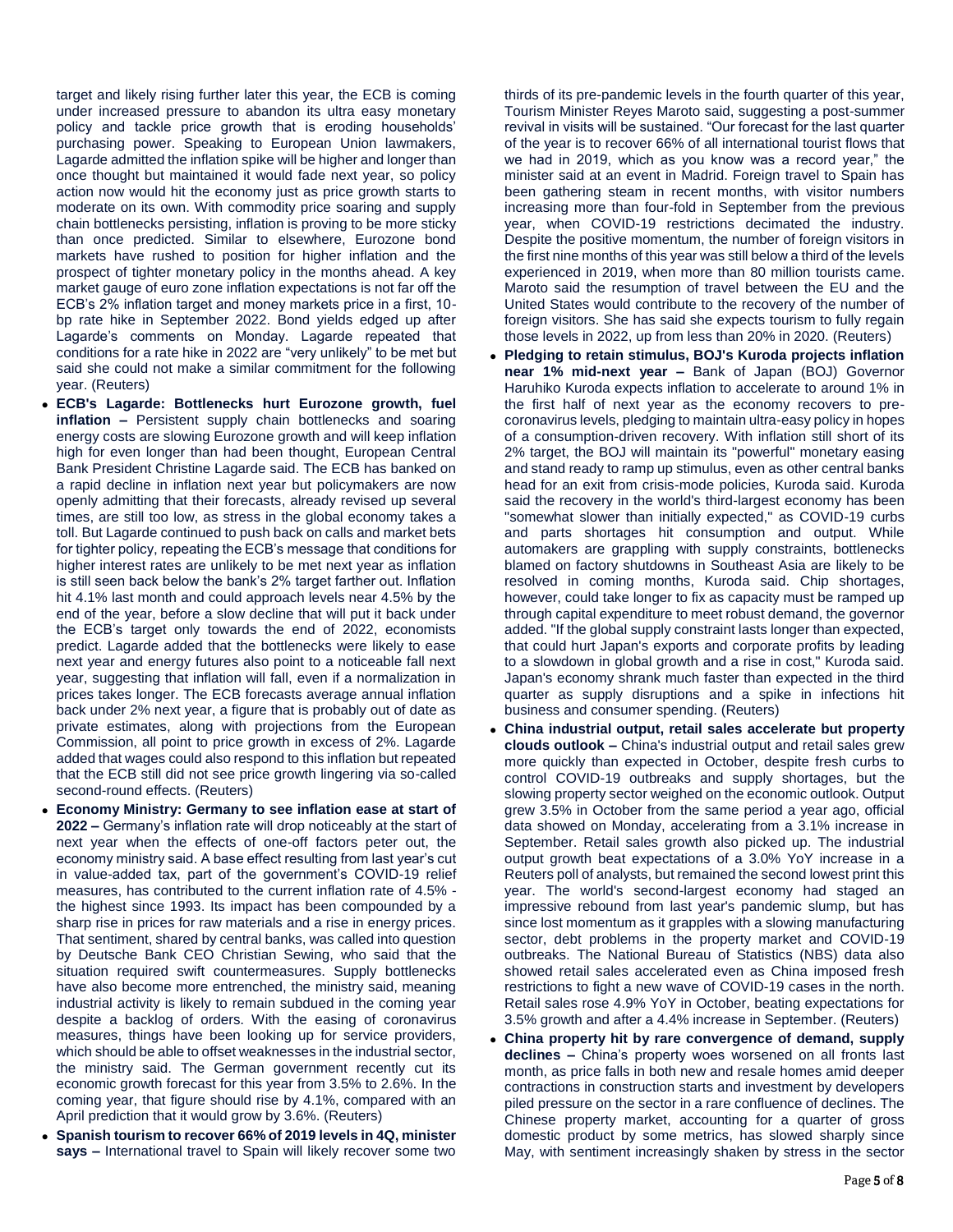in the wake of a growing liquidity crisis that has engulfed some of the country's biggest and most indebted developers. Most analysts, however, expect demand and supply to return to more normal conditions by the end of the year or early 2022 as regulators tweak their policies to stabilize the sector. Prices of new homes dropped 0.2% on average last month from September, according to Reuters calculations of data released by the National Bureau of Statistics (NBS) on Monday, the first decline since March 2015. In the resale market, prices slumped in all but six of the 70 major cities tracked by the bureau. On the supply side, new construction starts plunged 33.14% on year in October, extending the 13.54% fall in September, while overall investment by developers in projects dropped 5.4%, deepening from the 3.5% decline a month earlier, Reuters calculations of the NBS data showed. Tougher regulations on new borrowing since the summer of last year have squeezed developers financially and cast an ever lengthening shadow on new projects. China is expected to stand firm on policies to curb excess borrowing by developers and speculative home purchases, although it has eased financing conditions to help genuine home buyers. (Reuters)

 **Russia Central bank plans to keep key rate above 6% until mid-2023 –** Russians are scared of rising prices and the central bank plans to hold its key interest rate above 6% until at least mid-2023 to bring inflation back down, central bank governor Elvira Nabiullina said. The central bank has raised its key rate six times so far this year, struggling to rein in consumer inflation that accelerated to its highest since 2016 of 8.14% in early November, above the 4% target. The next rate-setting meeting is on December 17. "Inflation is a real disaster that makes people poorer. The increase in inflationary expectations, which really worries us, and the way it affected financial behavior show how people are afraid of inflation," Nabiullina said. "We need to bring inflation back to the 4% target at any cost." Presenting the bank's monetary policy outlook for 2022-2024 at the lower house of parliament, Nabiullina confirmed readiness to raise the key rate again at the December board meeting. A Reuters poll showed late last month the market on average expected the Bank of Russia to lift the key rate to 8% by the year-end. Nabiullina said inflation, the bank's main area of responsibility, will slow towards the target next year from 7.4-7.9% at the end of 2021. But she pointed at possible upside risks, saying the nature of inflation spikes could be not as temporary as previously thought. Nabiullina also said Russia's economy has returned to its prepandemic growth trend and jobless numbers are close to record lows. President Vladimir Putin said last week the Russian economy was on track to post its strongest growth in 13 years and expand by 4.7% in 2021. (Reuters)

# **Regional**

- **Saudis, UAE signal OPEC+ will resist US calls for more oil –** Saudi Arabia and the UAE signaled OPEC+ will continue raising oil output cautiously and won't bow to US pressure to pump faster. President Joe Biden, concerned that gasoline prices at a seven-year high are stoking inflation in America, has called on the 23-nation alliance to turn on the taps and bring down crude prices. OPEC+, led by Saudi Arabia and Russia, is currently increasing daily output by 400,000 bpm. (Bloomberg)
- **Oil industry calls for inclusivity under climate efforts –** Energy producers gathered in Abu Dhabi following the COP26 UN climate talks called on Monday for greater inclusivity that would see more investment in hydrocarbons for energy security as they work to reduce emissions while developing their economies. The world could not "simply unplug" from hydrocarbons and the oil and gas industry needed to invest over \$600bn a year until 2030 just to meet expected demand, said Abu Dhabi National Oil Co (ADNOC) Chief Executive Sultan al-Jaber.

He was addressing the start of ADIPEC oil and gas forum, at which the energy minister of top oil exporter Saudi Arabia stressed that climate efforts should provide equal focus on energy security and economic growth in developing countries. (Reuters)

- **Saudi inflation inches up 0.8% in October on higher fuel prices –** Saudi Arabia's consumer price index increased by 0.8% in October from a year earlier and was 0.2% higher on the month, government data showed on Monday. The annual increase was driven by higher prices for transport, which went up 6.4%, and food and beverages, up 1.4%, the General Authority for Statistics said. Higher transport costs were mainly the result of a 47.9% annual increase in gasoline prices, it added. (Reuters)
- **StanChart executes \$250mn ESG-based repo deal with Saudi National Bank –** Standard Chartered Bank said on Monday it has executed a \$250mn repurchase agreement transaction (Repo) based on ESG principles with the Saudi National Bank. The transaction is the first in the Middle East, North Africa and Pakistan region, and among the first globally, where repo financing proceeds are allocated towards ESG assets, it said in a statement. The Saudi National Bank, the kingdom's largest bank, will allocate the proceeds of the financing to several large renewable energy projects and green initiatives in Saudi Arabia and the wider Gulf region. (Reuters)
- **Almunajem's IPO said to draw demand for all shares on sale –** Almunajem Foods Co., one of Saudi Arabia's largest private food companies, has demand for all the shares for sale in its IPO that's seeking to raise as much as \$288mn, according to people familiar with the matter. The Riyadh-based firm is selling 18mn shares, equivalent to a 30% stake, at SR55 to SR60 apiece. Within hours of opening the order book, the IPO had enough investor demand to cover all the shares on offer throughout the price range, the people said, declining to be named as the information is private. (Bloomberg)
- **State news agency: UAE says oil market stability helped by OPEC+ production commitment –** UAE Energy Minister Suhail al-Mazrouei said on Monday that the OPEC+ commitment to increasing oil production by 400,000 bpd on a monthly basis contributes to market stability and balance, the state news agency (WAM) reported. He added that the Gulf country continues to invest in the energy sector to meet growing demand and ensure stability in global markets. (Reuters)
- **UAE energy minister expects oil supply surplus as early as 1Q2022 –** UAE Energy Minister Suhail al-Mazrouei said on Monday that he expected an oil supply surplus in the first quarter of 2022, ruling out the possibility of oil prices reaching \$100 per barrel. The OPEC, Russia and their allies - collectively known as OPEC+ - will look at fundamentals to determine the pace of output increases, Mazrouei added. (Reuters)
- **Deutsche Bank, UAE's FAB execute Middle East's first green repo transaction –** First Abu Dhabi Bank (FAB), the UAE's largest bank, has executed the first green repurchasing (repo) transaction in the Middle East, structured with Deutsche Bank. A repurchase agreement (repo) is collateralized borrowing undertaken by a bank as part of interbank financing. Under this agreement, FAB received EM Eurobonds collateral from Deutsche Bank and provided US Dollar financing in exchange, according to a statement from the banks. However, the banks did not disclose the size of the transaction or interest rates. Deutsche Bank will deploy the funds into green financing activities such as development of renewable energy and the improvement of energy efficiency and conservation. (Zawya)
- **Arabiya: Emaar seeks to sell 50% or more of Namshi to investors –** Emaar is looking to sell 50% or more of fashion ecommerce business Namshi to local and foreign investors, Mohamed Alabbar, chairman of Dubai's largest developer Emaar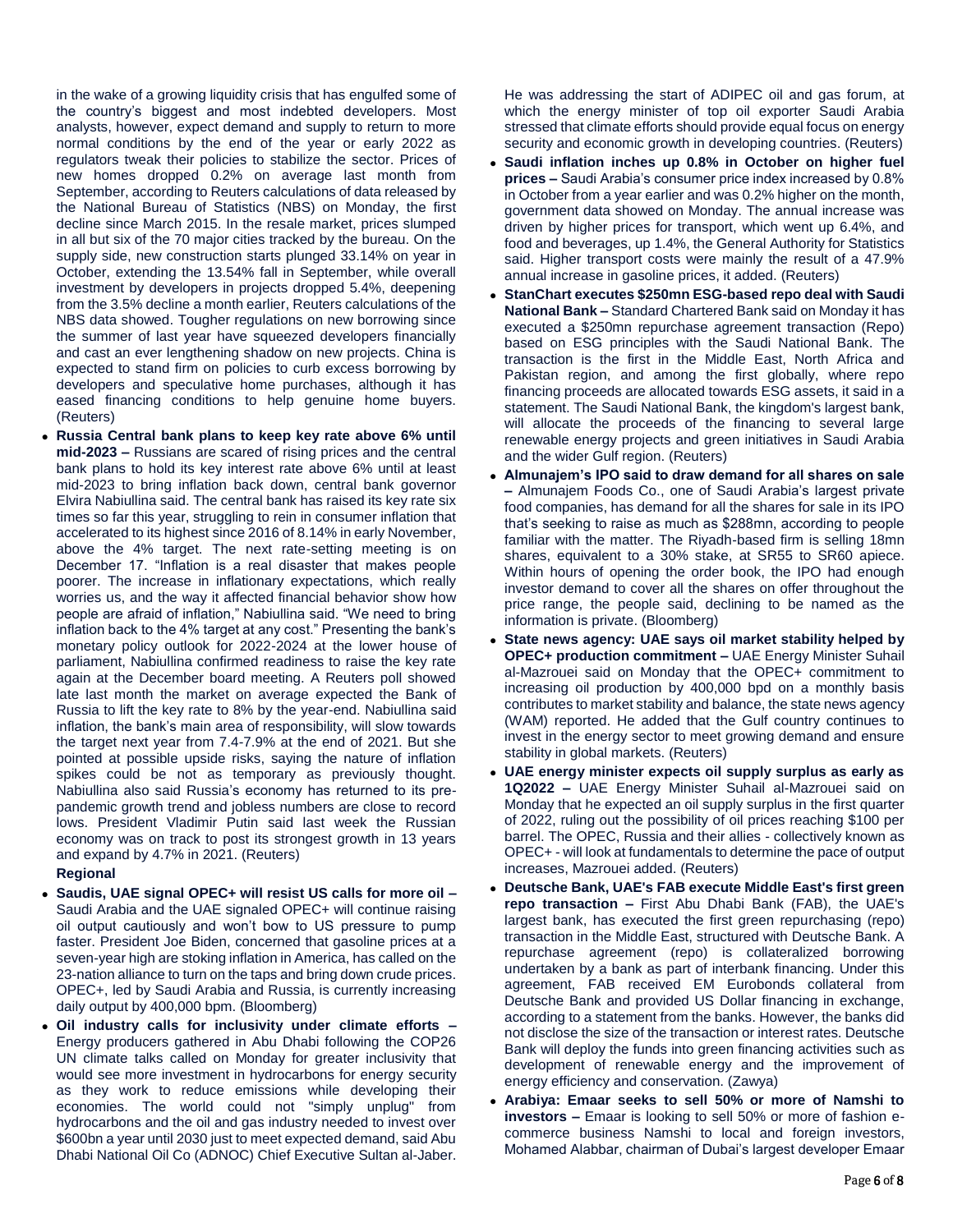Properties, says in interview with Al-Arabiya television. (Bloomberg)

- **Dubai airport sees faster recovery in passenger demand –** Dubai's state airport operator is optimistic demand for international travel is recovering faster than expected, upwardly revising on Monday its outlook for Dubai airport. Chief Executive Paul Griffiths told Reuters that 28mn passengers were now expected to pass through Dubai International this year, up from its most recent forecast of between 26mn and 27mn passengers, and that it was more bullish on 2022. (Reuters)
- **Berkshire Hathaway's reinsurance unit sets up Mideast office in Dubai –** The General Reinsurance unit of Warren Buffett's Berkshire Hathaway Inc has set up a Middle East office in Dubai, Dubai International Financial Centre (DIFC) said on Monday. Gen Re will provide life and health reinsurance services across the Middle East and North Africa (MENA), DIFC said. Dubai's status as the regional business and financial center is being challenged by neighboring Saudi Arabia, which has issued an ultimatum to foreign companies saying they should move their regional headquarters to the kingdom by the end of 2023 or risk losing out government contracts. (Reuters)
- **Emirates invests \$1bn to boost cargo capacity, orders two Boeing freighters –** Long-haul operator Emirates has placed an order for two Boeing 777 freighters at the Dubai Airshow 2021 as part of its \$1bn investment to further expand its global air cargo capacity amid surging demand for air freight. The 777 freighter is the world's largest, longest-range twin-engine aircraft that cuts carbon dioxide emissions and fuel use by 17% compared to legacy airplanes. It can carry a maximum payload of 102 kilograms, enabling carriers to reduce the number of stops and save on landing fees on long-haul routes. (Zawya)
- **Dubai may IPO emirates, the airline that transformed its economy –** Dubai may sell shares in its flagship carrier Emirates, which helped transform the city into a global hub for commerce, just as coronavirus restrictions ease and the outlook for travel brightens. Emirates and its units may be listed on Dubai's stock exchange, Chairman Sheikh Ahmed Bin Saeed Al Maktoum told Asharq TV. The comments come as the city ratchets up efforts to draw level with Abu Dhabi and Riyadh, which have been the hottest markets for IPOs in the Middle East. As part of those efforts, Dubai plans to list 10 state-owned companies on its stock market. It kicked things off with its main utility, likely to be its largest IPO ever, and the Salik road toll-collection system - described by one analyst as a cash machine. (Bloomberg)
- **BOS posts net loss of AED833.3mn in 3Q2021 –** Bank of Sharjah (BOS) recorded net loss of AED833.3mn in 3Q2021 as compared to net profit of AED110.4mn in 3Q2020. Net interest income rose 84.3% YoY to AED170.2mn in 3Q2021. Operating income fell 14.1% YoY to AED281.6mn in 3Q2021. Total assets stood at AED38.5bn at the end of September 30, 2021 as compared to AED36.1bn at the end of September 30, 2020. Loans and advances stood at AED20.3bn (+4.5% YoY), while customer deposits stood at AED25.2bn (+6.3% YoY) at the end of September 30, 2021. Loss per share came in at AED0.38 in 3Q2021 as compared to EPS of AED0.052 in 3Q2020. (ADX)
- **Media office: ADNOC, Borealis sign \$6.2bn partnership deal to expand facility –** Abu Dhabi National Oil company (ADNOC) has signed a \$6.2bn partnership with Austrian plastics group Borealis, the Abu Dhabi media office said on Monday. The deal will see the expansion of the Borouge facility in Ruwais, near Abu Dhabi, to become the world's largest single-site polyolefin complex, the media office added. (Reuters)
- **Oman sells OMR50mn 28-day bills at yield 0.652% –** Oman sold OMR50mn of bills due December 15 on November 15. The

bills were sold at a price of 99.95, have a yield of 0.652% and will settle on November 17. (Bloomberg)

- **Minister: Kuwait to increase oil production while reducing emissions –** Kuwait will increase its oil production while reducing emissions in order to ensure energy security, its oil minister said on Monday. Kuwait will look at renewables, including hydrogen, as part of a "parallel path" going forward, he added. Separately, the Omani energy minister said Oman will also continue to develop fossil fuels alongside hydrogen and other sources of renewable energy. (Reuters)
- **Minister: Oil's contribution 'highest to Bahrain GDP' –** Moves to diversify revenues have proven successful as the oil and gas sector now contributes 20% of the country's GDP, Finance and National Economy Minister Shaikh Salman bin Khalifa Al Khalifa told Shura Council members yesterday. However, the sector's contribution to the state coffers was still the highest, he added.The remarks came as the upper chamber of the National Assembly was discussing the 2019 closing budget and financial statements, which was then approved unanimously. (Zawya)
- **GFH acquires 60% stake in UAE's multi-specialty healthcare provider –** GFH Financial Group has acquired a 60% stake in the UAE-based Multi-Specialty Healthcare Partner Holding (MSH) in exchange for more than \$100mn. With 19 healthcare clinics and two pharmacies across Al Ain, Abu Dhabi, Sharjah, and Dubai, MSH is the only diversified multi-specialty healthcare chain in Abu Dhabi and Al Ain, according to a press release on Monday. MSH covers various segments of the healthcare industry, including dental centers, beauty care centers, dental laboratories, primary medical centers, woman-care Centers, and out-patient pediatric rehabilitation centers. (Zawya)
- **STC Bahrain signs \$186mn financing deal with ADIB, MUFG –** STC Bahrain, a telecom company owned by Saudi Telecom, said it signed a \$186mn five-year bullet payment loan with Abu Dhabi Islamic Bank and MUFG Bank. The deal will provide the necessary liquidity to further invest in STC Bahrain's ICT infrastructure and improve the company's overall digital capabilities, the company said in a statement on Monday. (Zawya)
- **Bahrain sells BHD43m 91-day Islamic sukuk; bid-cover 2.72 –** Bahrain sold BHD43mn of Islamic Sukuk due Febuary 16, 2022 on November 15. Investors offered to buy 2.72 times the amount of securities sold. The Sukuk will settle on November 17. (Bloomberg)
- **KHCB reports net profit of BHD8.84mn in 9M2021 –** Khaleeji Commercial Bank (KHCB) reported a net profit of BD8.84mn attributable to the shareholders of the Bank in 9M2021, compared to net profit of BD7.78mn for the same period of the previous year an increase of 13.68%. The earnings per share reached 7.268 Fils, compared to 9.674 Fils for the same period of the previous year, and the increase in net profit is mainly attributed to reporting an increase in the income before return to investment account holders to reach BHD41.15mn during the first 9 months of this year, compared to BHD34.82mn for the same period in 2020, an increase of 18.19%, in addition to the increase in total provisions for the same period compared to last year. Total Income increased by 37.90% during the first nine months of this year to reach BHD21.86mn, compared to BHD15.85mn for the same period last year. Profit before impairment allowances increased by 69.07% during the first nine months of this year to reach BHD13.84mn, compared to BHD8.19mn for the same period last year. (Bahrain Bourse)